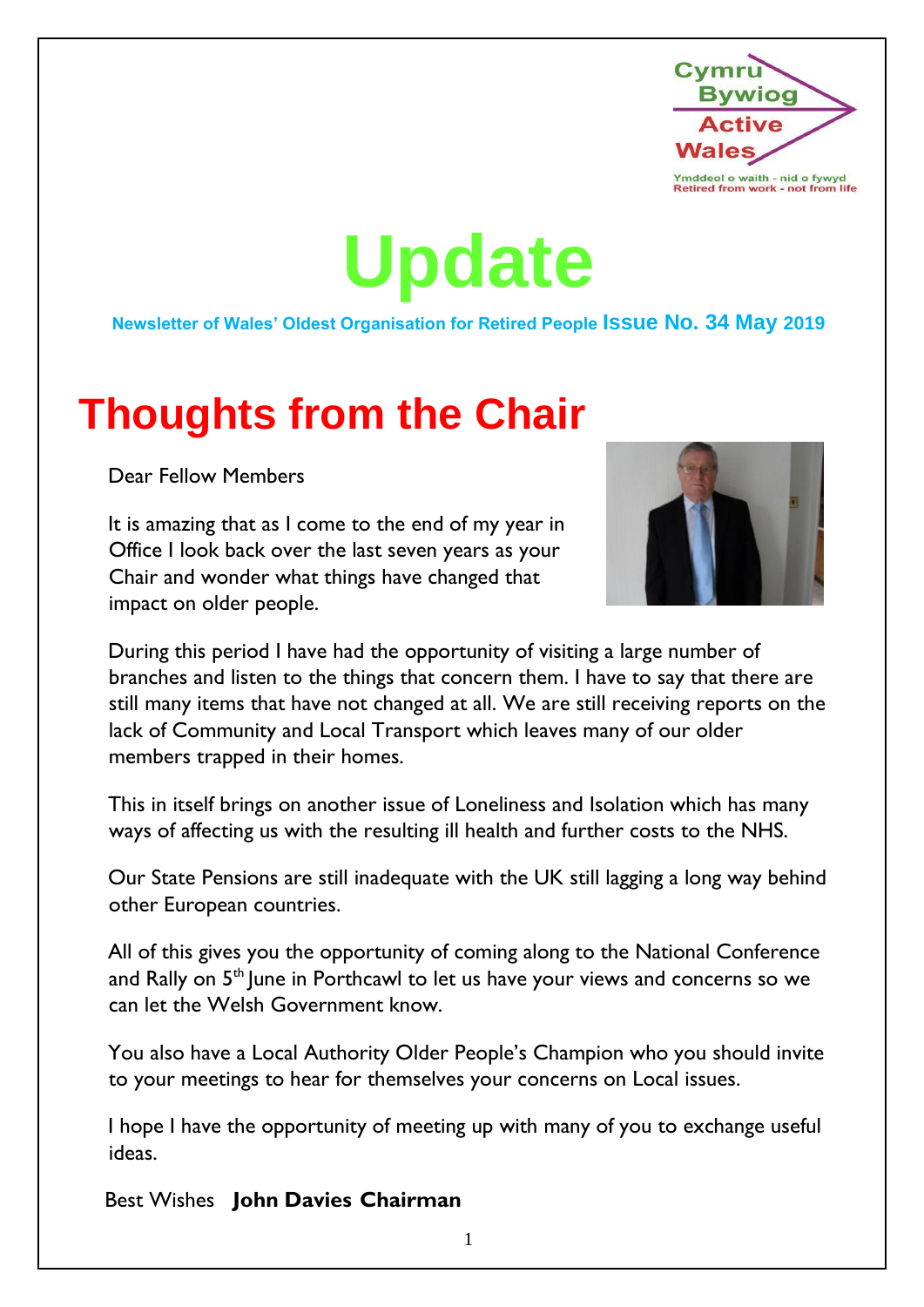We are trying to improve our Active Wales newsletter. You will see articles written by people with some influence on older people's lives. This month we have something from our President Baroness Gale, from the Older People's Commissioner Helena Herklots and from the Assembly Member for Merthyr Tydfil and Rhymney Dawn Bowden. Look out for a contribution from your own AM in future newsletters.

Please make sure that all Branch members get a chance to read this newsletter. Afterwards, feel free to pass it on to non-members who might be interested.

### **Making Wales the Best Place in the World to Grow Older**

In April, I published my three-year strategy, which sets out my priorities and the action I will take to help to make Wales the best place in the world to grow older.

My team and I will focus on action to end ageism and age discrimination, stop the abuse of older people and enable everyone to age well, and will deliver a wide range of work against each of these key priorities.



Alongside this, I will also continue to work with a wide range of partners to influence policy and practice at both a national and a local level; monitor and scrutinise the work of public bodies and hold them to account when necessary; identify, celebrate and promote good practice; engage with older people in all their diversity; and provide help and support directly to older people through my casework

service.

I developed my strategy – Making Wales the Best Place in the World to Grow Older – following extensive engagement and consultation with older people and stakeholders throughout Wales, who shared their experiences, views and ideas about the change needed to improve older people's lives and the ways in which this change could be delivered.

Wales has much to be proud of in terms of its work to improve the lives of older people, and many of the people I met and spoke with told me that growing older has been a positive experience.

This is not the case for everyone, however, particularly those who are most vulnerable, and much more needs to be done so that all older people can have the best possible quality of life, remain active and engaged, access the services and support they need and do the things that matter to them.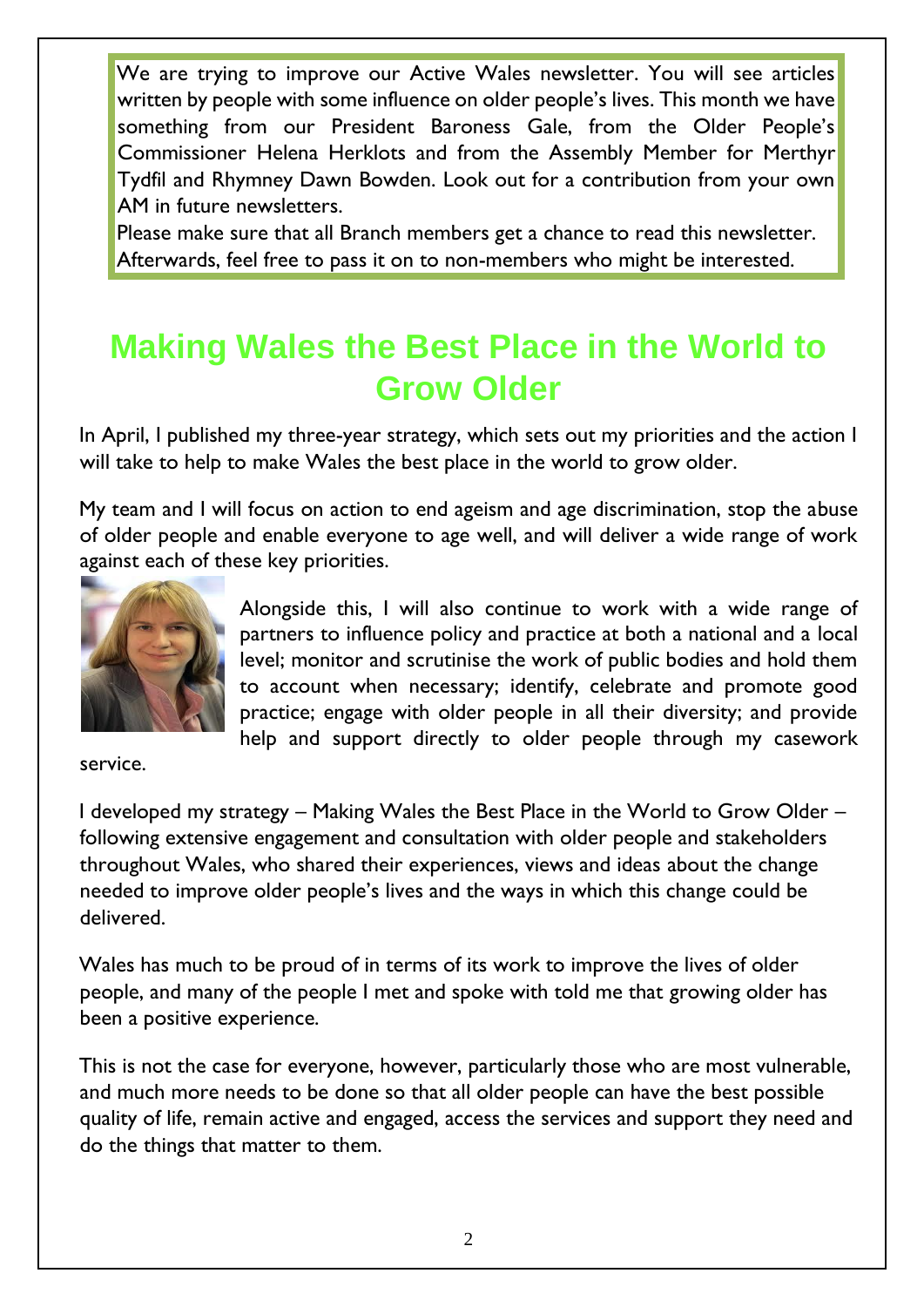As Commissioner, I have a unique role to play in taking forward the priorities set out in my strategy, but I will also be working to encourage others to take these issues on and work together to deliver the changes that are needed, which will only be achieved by a concerted and consistent effort across society.

To read the Commissioner's Strategy and 2019-20 Work Programme, which provides further details of the action she will take and the work she will deliver in the year ahead, visit<http://www.olderpeoplewales.com/en/Publications/strategy.aspx> -

#### Helena Herklots - **Older People's Commissioner**

As before, Branches are encouraged to send in news of their activities to share with others. Photographs are especially welcome. You will find contributions from Darran Valley 55 Club and Seven Sisters Branch in this newsletter.

Individual members can also send in their comments on articles in the newsletter or even their own views on topics of interest to older people. This will help us to make the newsletter a success.

# **Life in the Lords**

I have been a member of the House of Lords since 1999. I still ask myself "How did I get here?"

I was born the eighth of nine children in the village of Blaenrhondda at the very top of the Rhondda Valley. My father was a coal miner at Fernhill Colliery, just above Blaenrhondda. My mother would have called herself a housewife, but she was much more than that. She seemed to work miracles in making the money stretch from one payday to the next.

She always made sure we had good meals and was such a great



I knew from an early age that there was very little money around.

cook.

Blaenrhondda sits at the foot of Penpych mountain. As children it was our playground.

There seemed no danger around in those days. It was a real carefree childhood. I attended the local village school, and later went to Treherbert Secondary Modern School. I left school when I was 15, which was the normal thing to do at that time, and went to work in the local clothing factory, Polikoffs, which employed over 1,000 people.

I got married at the age of 18 and had my two children by the time I was 22. For a long time, I wanted further education, as I felt I hadn't had a good education even though I was a child who wanted to learn. At that time Secondary Modern Schools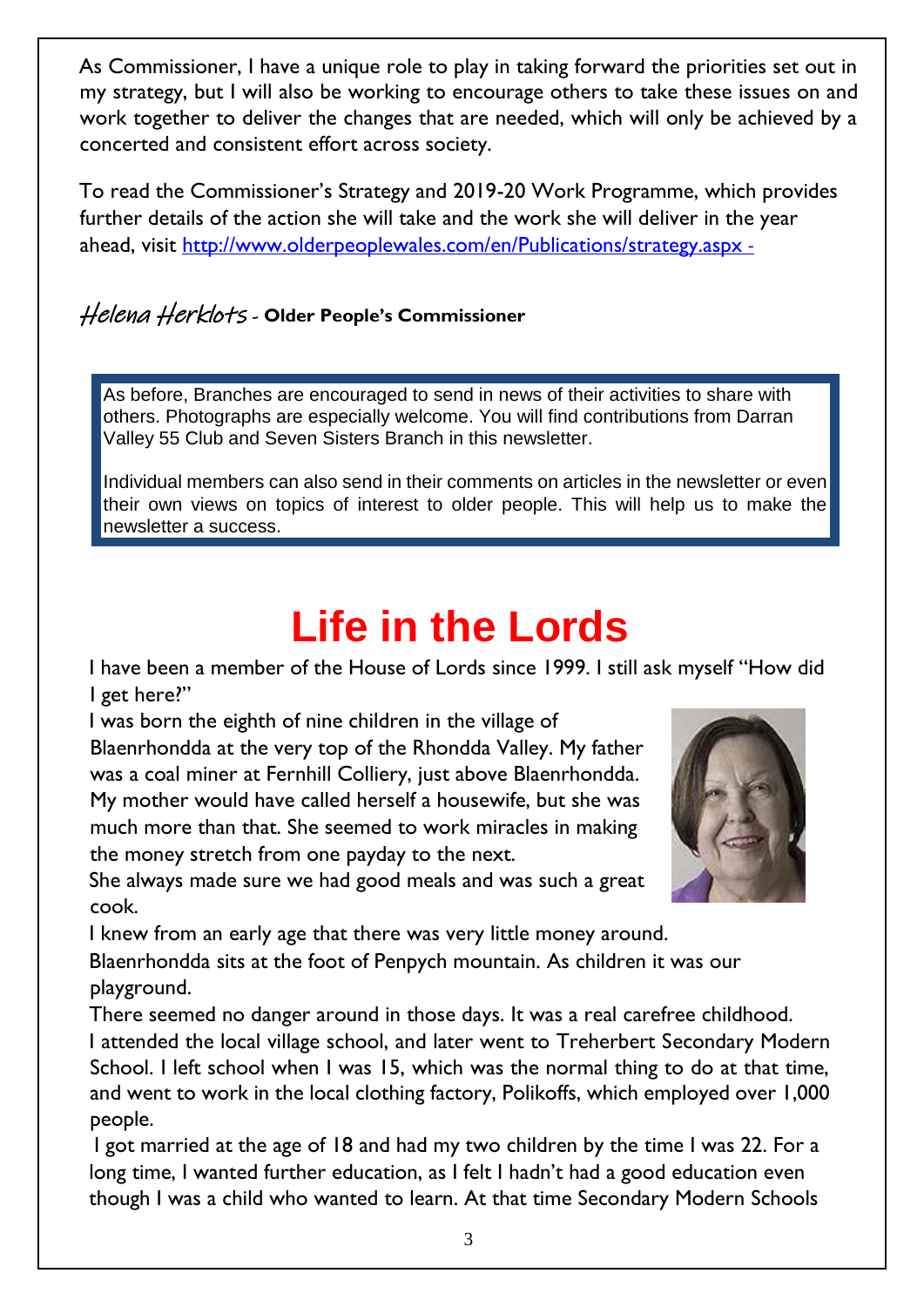were not really about that, so different for those who went to Grammar Schools. By the time I was 29 I had the opportunity of enrolling for a secretarial course at the Pontypridd Further Education College. I jumped at the chance. The hours were school hours so fitted in nicely as my children were at school at the time.

I stayed there for 3 years and during that time went on to take O Levels and A levels and then applied to get a place a Cardiff University, the only university I could go to as I had to get home each afternoon to look after my children. I was overjoyed when I was accepted and studied for a BSc Econ degree.

During this period, I joined the Labour Party and was active in politics. Following my graduation, I started working for the Labour Party as the Women's Officer for Wales, a job I really wanted. After 8 years I became the General Secretary in Wales and spent 15 years in the post.

By 1999 I had 18 months to go before retiring. Around that time, I had a very surprising phone call which literally changed my life. The Prime Minister Tony Blair wanted to give me a seat in the House of Lords. I was completely 'gobsmacked 'as they say!

So, in October 1999 I was introduced into the House of Lords. It's a good place to be, and a great privilege. I can use the voice I have been given to raise many issues I care about from equality for women and girls to animal welfare and raising concerns about people with Parkinson's.10 years ago, I formed an All-Party Parliamentary group on Parkinson's which I co-chair. My father had Parkinson's which is why I am so interested in the subject. We do really good work, both in the Lords and the Commons, we make sure Parkinson's is kept on the agenda in both Houses, by putting down questions, holding debates, and meeting with Ministers. We have also held three enquires which have been widely acknowledged especially in the medical profession.

Since 2010 I have had the privilege of being a front bench spokesperson for the Official Opposition. I have had responsibilities for Wales, women and equalities, and am now the Shadow Minister for Women and Equalities something I feel strongly about.

Being in the Lords has allowed me to get involved with several charities as a Patron, which is a great privilege. as it is being the President of Active Wales, something I am so happy to do. I still wonder to this day how a daughter of a Rhondda miner ended up in the House of Lords, but here I am, and I try and make the most of this platform I have been given.

### *Baroness Anita Gale*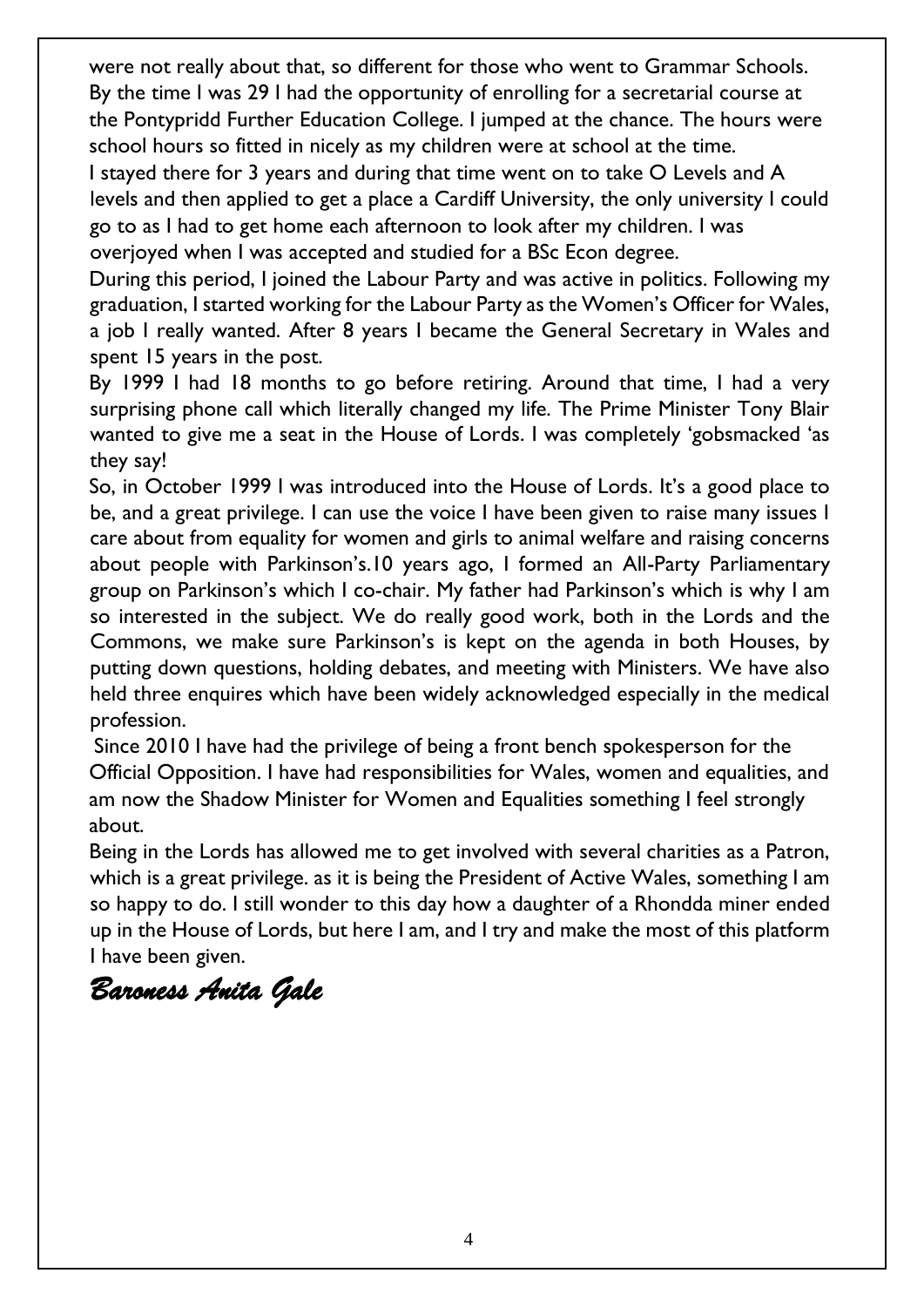## **Whats got your Goat?** Dawn Bowden *AM* for Merthyr Tydfil and Rhymney has her say

#### **Game of What?**

I feel out of place. I can't join a conversation, I look blankly as people give names I don't recognise. Yes, I am that person who does not watch something called "Game of Thrones". And that programme gets my goat!!

My two grown up sons seem to adore this programme. They are on social media at all times of the day and night expressing admiration for some character, who I don't know, and wouldn't even recognise. Does this make me strange, am I missing out on some great mystery of life?



Now I remember the move from vinyl record to CDs, and being in awe that a small shiny disc could contain so much music. I kept up as we moved from TV to' satellite' and was thrilled at the range of sport, not least football, I could follow for endless hours when time allowed.

Yet I have not quite kept up with the move to streaming and for smart TVs. And this is where programmes like "Game of Thrones" seem to come in to their own.

Now the really keen people seem to watch US programmes live in the middle of the night, and then take unknown pleasure in threatening to tell the rest of their friends what happened?

They know there is a whole army of people waiting to catch up by 'streaming' the programme when time allows, or in some extended 'festival' of tv watching over their leisurely weekend. I imagine this second group desperately hiding away and covering their eyes. A bit like the "Likely Lads" trying to avoid the football score in that famous episode of their comedy series.

I am not sure what happens to these people if they learn the plot of GoT (as they call it) too soon – are they evaporated by some mysterious force?

So "Game of Thrones" – you got my goat. Now let's get back to watching some football - Match of the Day anyone?

Dawn Bowden AM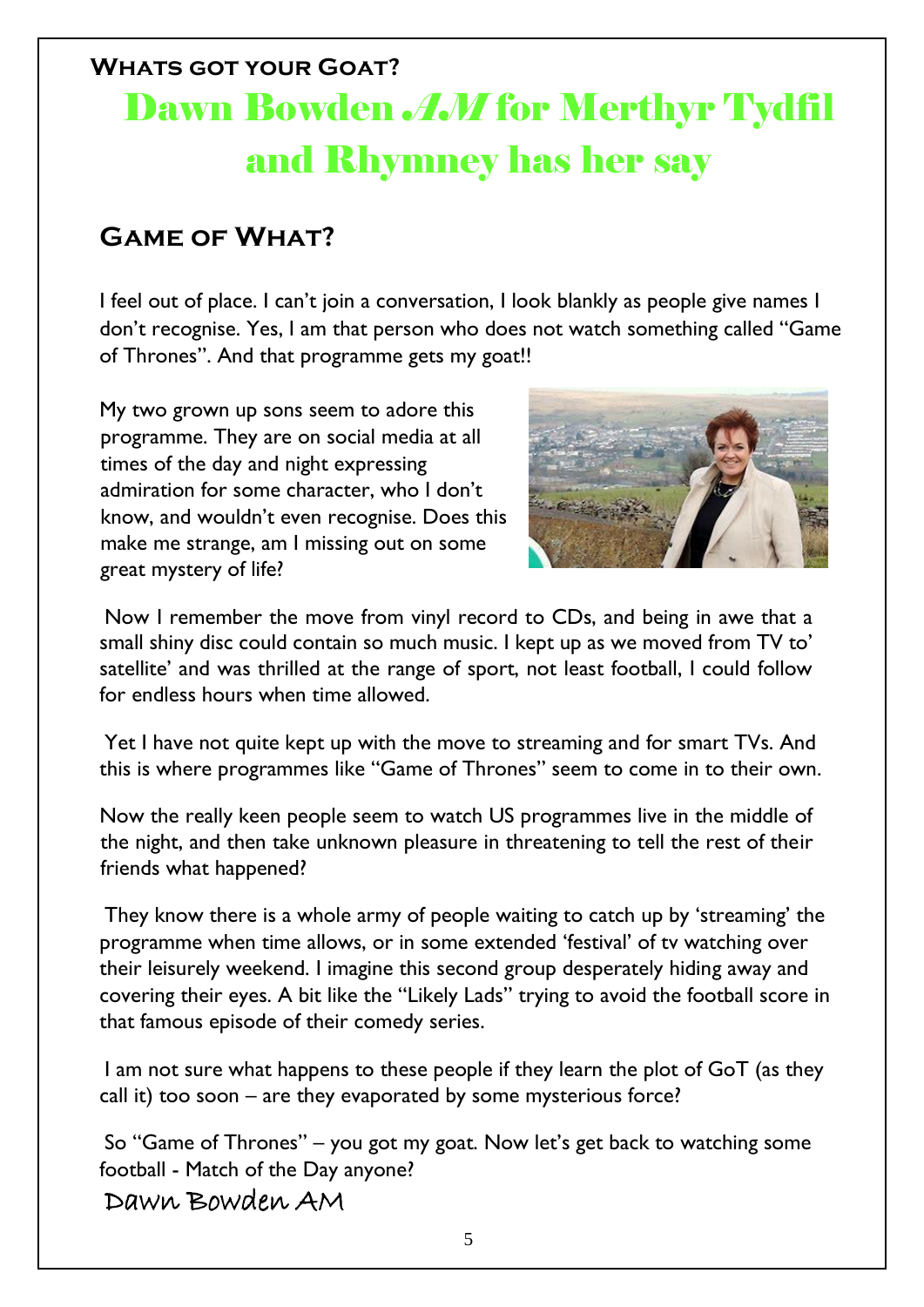## **Down and Dirty with the Branches – Darran Valley 55 Club**

#### **A contribution from member Bob Terrell:**

We 55's of Deri are very, very merry We over 55s live very active lives Our meetings are fortnightly and are extremely sprightly Starting with tea and coffee and a biscuit if you're lucky.

And if we have a luncheon, when we finish munchin' The business meeting commences as our due recompenses. The Chairman starts things off making sure the mike's not off by giving a gentle cough.

The Secretary's next with her meticulous text. She never is perplexed Even if her minute should disappear into the infinite, So accurate is she. That we can all agree.

Our Treasurer follows on. He sings a merry song He says during the hush, our funds are still quite flush.

We go on lots of trips to Ross and Wells and Weston. We've been to Shakespeare's Stratford One day we might reach Preston.

We visit the Millennium Centre a play or two to venture We saw the Full Monty, a show we found quite saucy The ladies' response was great acclaim! They cheered and laughed and showed no shame! My blood up to my head was rushing I looked at John. We both were blushing!

Now all of this is really due to outings organiser Sue Her Spreadsheet is so very neat, accurate and quite complete One health and safety you can bet. She's never lost a member yet.

After these and more activities, we finish up with bingo All eyes are down with the odd frown as we hear the caller's lingo.

So that's how we use our meeting time. I'll sing it to the skies, That Deri 55 Club's the greatest place for you to socialise.